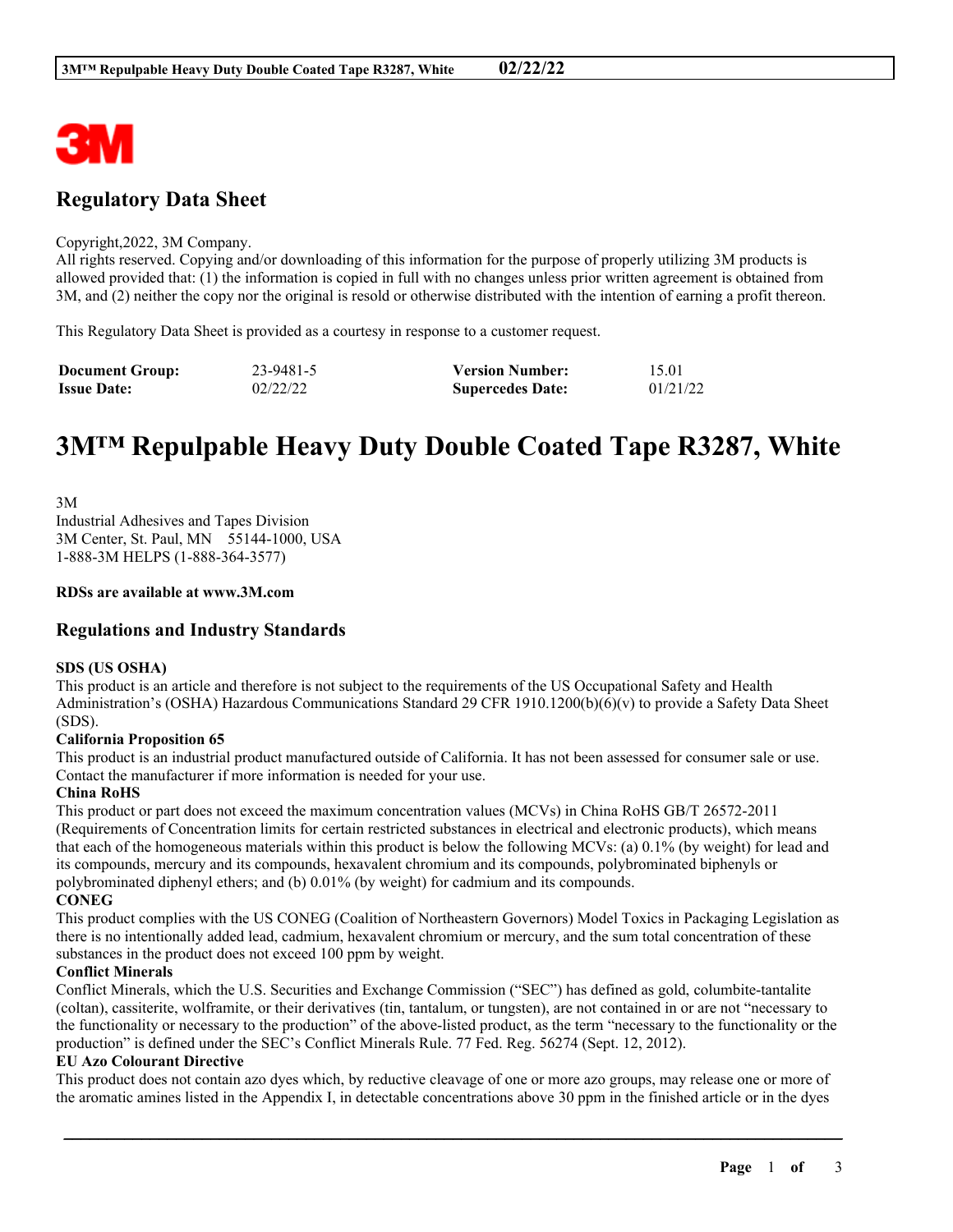parts thereof, according to the testing method established in accordance with Article 2a of this European Commission Directive 2002/61/EC (2004/21/EC).

# **EU REACH**

This product is an article, without intended release of a chemical substance, under the Regulation No 1907/2006 of the European Parliament and the Council concerning the Registration, Evaluation, Authorisation and Restriction of Chemicals (REACH) (refer to REACH, Article 3(3)). It is not a chemical preparation. Therefore, it is not subject to the (pre)-registration or the registration process. It does not require a safety data sheet.

# **EU REACH**

This product, including any article that the product is composed of, does not contain at greater than 0.1% by weight a Substance of Very High Concern (SVHC) substance identified according to Article 59 of REACH. This declaration reflects the substances on the candidate SVHC list, effective January 2022.

## **EU RoHS**

This product does not exceed the maximum concentration values (MCVs) set under EU Directive 2011/65/EU (RoHS recast/RoHS 2), as stated in Annex II to that directive. This means that each of the homogenous materials within this product does not exceed the following MCVs: (a) 0.1% (by weight) for lead, mercury, hexavalent chromium, polybrominated biphenyls or polybrominated diphenyl ethers; and (b) 0.01% (by weight) for cadmium.

## **Fluorinated Greenhouse Gas**

A Fluorinated Greenhouse Gas (or F-Gas) listed under Annex I and II of Regulation (EU) No 517/2014 of the European Parliament and of the Council of 16 April 2014 is not intentionally added to the product.

## **Stockholm Agreement**

This product does not contain Persistent Organic Pollutants (POPs) at or above applicable thresholds per Annexes A, B, and C of the Stockholm Convention, May 2004 and subsequent amendments.

\_\_\_\_\_\_\_\_\_\_\_\_\_\_\_\_\_\_\_\_\_\_\_\_\_\_\_\_\_\_\_\_\_\_\_\_\_\_\_\_\_\_\_\_\_\_\_\_\_\_\_\_\_\_\_\_\_\_\_\_\_\_\_\_\_\_\_\_\_\_\_\_\_\_\_\_\_\_\_\_\_\_\_\_\_\_\_\_\_\_

# **Sustainability Advantage: Recycled content**

This product does not contain recycled content.

**TSCA Section 6**

This product is not known to contain 2,4,6-Tri-tert-butylphenol (CAS 732-26-3). **TSCA Section 6**

This product is not known to contain Decabromodiphenyl Ether (Deca-BDE) (CAS 1163-19-5).

# **TSCA Section 6**

This product is not known to contain Hexachlorobutadiene (HCBD) (CAS 87-68-3).

## **TSCA Section 6**

This product is not known to contain Pentachlorothiophenol (PCTP) (CAS 133-49-3).

**TSCA Section 6**

This product is not known to contain Phenol, isopropylated phosphate (3:1) (PIP (3:1)) (CAS 68937-41-7).

# **Chemicals and/or Compounds of Interest**

**4,4'-Methylenebis(2,6-Diethylaniline) (CAS 13680-35-8)** : Not intentionally added. **Alkylphenol (AP)** : Not intentionally added. **Alkylphenolethoxylates (APE)** : Not intentionally added. **Antimony and (Sb) Compounds** : Not intentionally added. **Aromatic Amines** : Not intentionally added. **Arsenic and (As) Compounds** : Not intentionally added. **Asbestos** : Not intentionally added. **Azocolorants and Azodyes** : Not intentionally added. **Beryllium and (Be) Compounds** : Not intentionally added. **Bismuth and (Bi) Compounds** : Not intentionally added. **Bisphenol A (BPA) (CAS 80-05-7)** : Not intentionally added. **Butyl Benzyl Phthalate (BBP) (CAS 85-68-7)** : Not intentionally added. **Cadmium and (Cd) Compounds** : Not intentionally added. **Chlorinated Paraffins, Short Chain** : Not intentionally added. **Cobalt and (Co) Compounds** : Not intentionally added. **Crystalline Silica** : Not intentionally added. **Decabromodiphenyl Ether (Deca-BDE) (CAS 1163-19-5)** : Not intentionally added. **Di(2-Ethylhexyl) Phthalate (DEHP) (CAS 117-81-7)** : Not intentionally added.